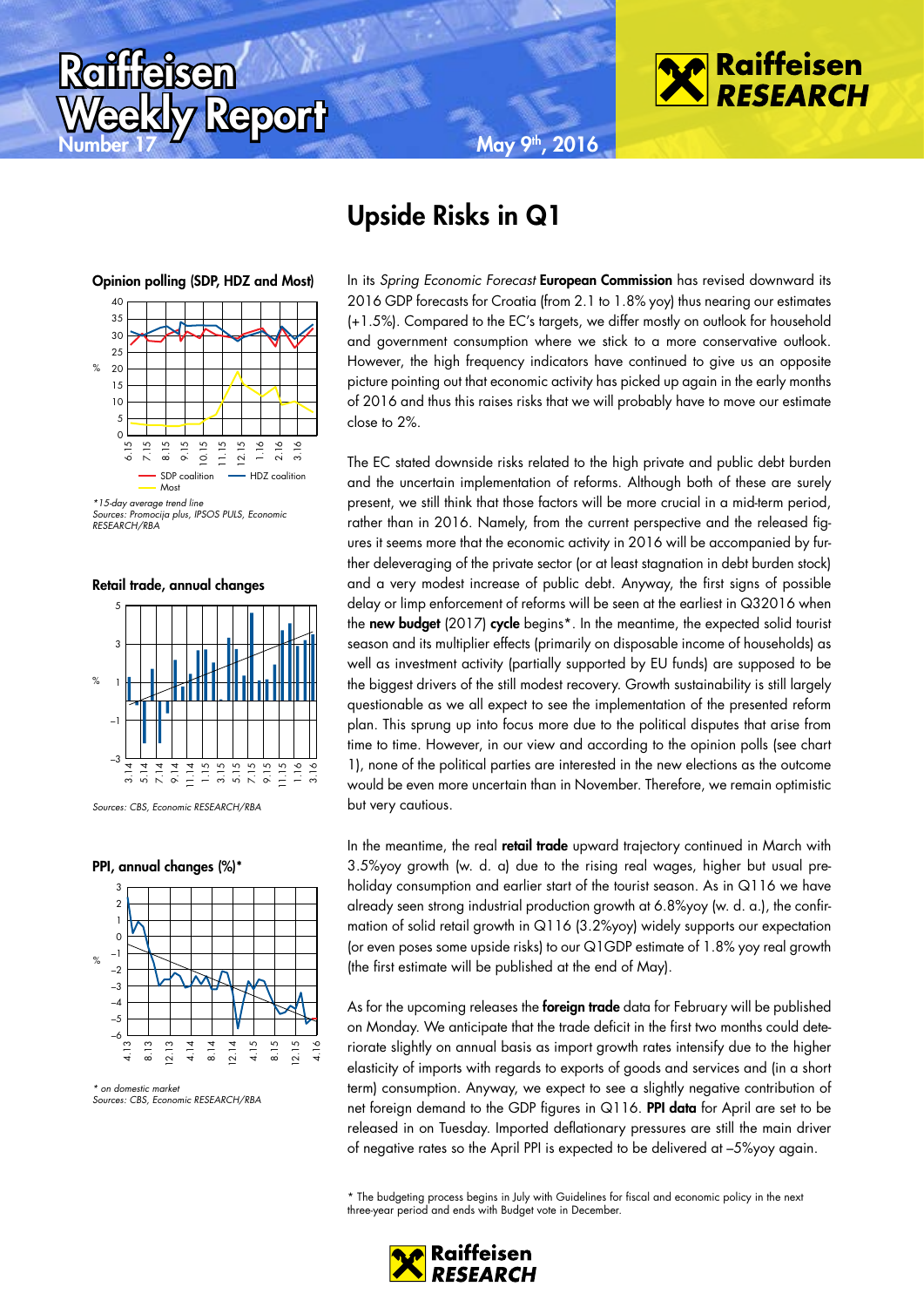Public debt and Gross foreign debt 50 310



Outstanding T-bills



**ZIBOR**  $\frac{1}{\sqrt{2}}$  $3-mth$   $\longrightarrow$  1-year  $0.7\frac{L}{2}$ 1.1 1.5 1.9 2.3 2.7 .<br>ما 8.15 11.15 2.16  $\leq$ Sources: Bloomberg, Economic RESEARCH/RBA

Meanwhile, the **EUR/HRK** upside pressure prevailed but the trading range actually remained very tight, at around 7.51 kuna per euro. With the latter likely due to profit taking as a consequence of the previous sharp EUR/HRK decline, we do not exclude that some of the FCY demand stem from the market positioning ahead of the probable **Eurobond** issuance in the second half of May. The stronger upward movement was probably mitigated by FCY inflow from corporate borrowing abroad. In the months ahead HRK will be well supported by seasonally stronger FC tourism receipts, lower fiscal risks and C/A surplus. Given the unwavering commitment of the Croatian central bank to preserve the stability of the kuna exchange rate against the euro, in case of stronger and more sudden upward pressures on the kuna we do not rule out the possibility of the CNB intervening in the FX market. At the end of summer, the kuna should depreciate slightly. However, an upward EUR /HRK trend is expected to be observed until the end of the year. Nevertheless, the average kuna exchange rate against the euro for the whole 2016 should be lower than in 2015.

The risk of such expectations materialising, that is, of the kuna depreciating more strongly, would be possible if the situation in the macroeconomic environment were to deteriorate significantly, which means if reforms were to be postponed and recession developments were to return. For the time being, such a scenario is not likely. Moreover, the movements of EUR/HRK thus far indicate that in 2016, for the first time in six years, the HRK might record an increase in value against the euro on annual level.

In addition to pressing ahead with the policy of the stable exchange rate, the monetary policy will continue to support high HRK liquidity which reached its historic highs already in the first quarter of the year. Amid these conditions, money market interest rates have gone down across the curve keeping yields on T-bills in their record lows (this must have also been influenced by the structural LTRO). After placing HRK565m (out of HRK3–4bn planned in this year) in February, the CNB will proceed with its 4Y structural repo operations (probably already in May) whereas we expect to see a modest interest given the ample HRK liquidity surplus of around HRK6bn.

Eventually, at the last week auction the Ministry of Finance issued 1-year pure T-bills in the amount of HRK 575mn. As there are no T-bills falling due this week, the new auction is not announced.

Financial analyst: Zrinka Zivkovic Matijevic (+385 61 74 338), Raiffeisenbank Austria d. d., Zagreb

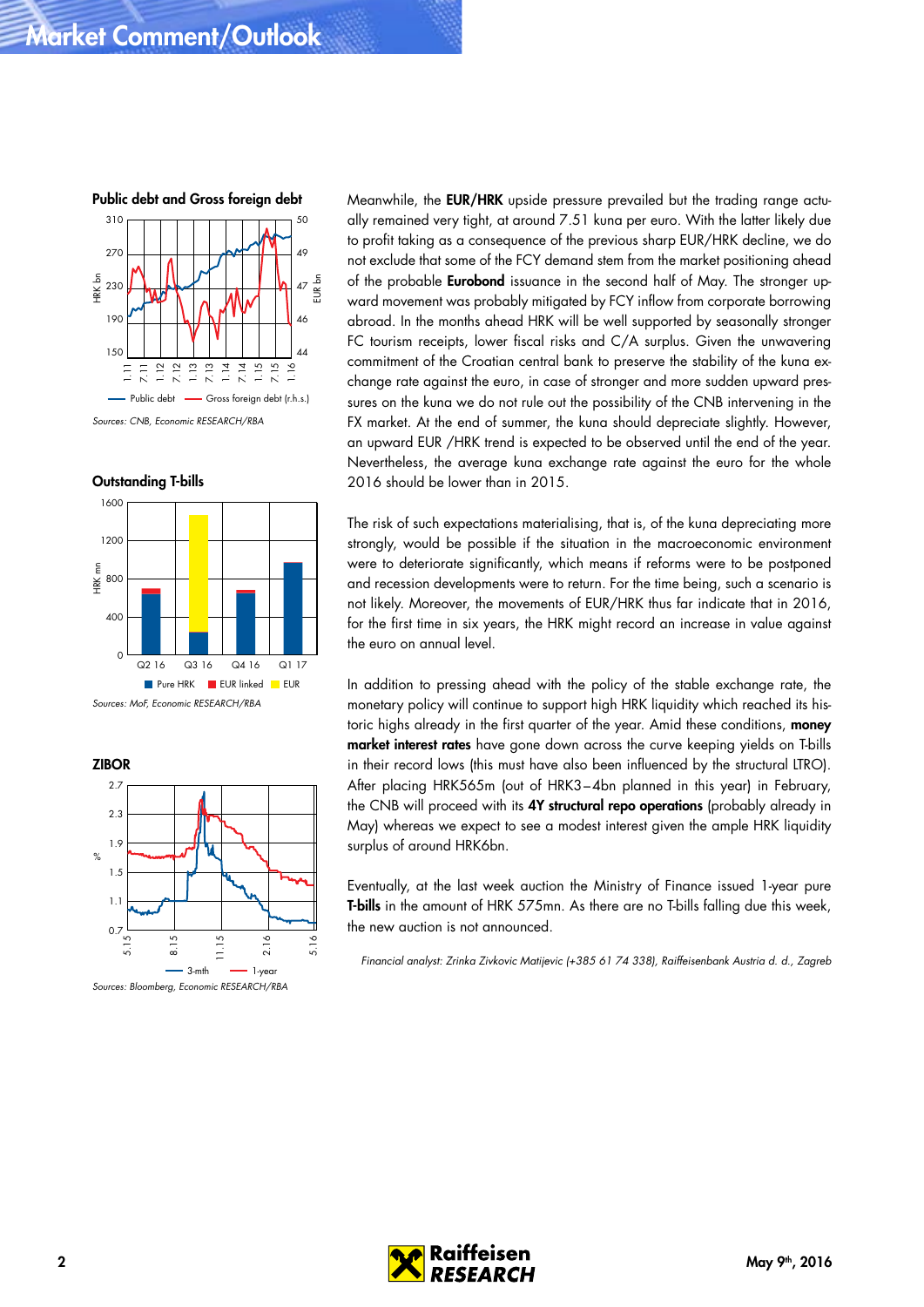## New contracts for Dalekovod

### Trading comment

Regular shares turnovers on ZSE were quite low with daily average at HRK 6.5 mn. The highest turnover was recorded by preferred share of Adris, HRK 8 mn, out of which HRK 7.4 mn refers to block transactions. Out of CROBEX constituents, the strongest performance was posted by Dalekovod while the largest drop had share of Atlantska Plovidba.

### Company news

Croatian consortium consisting of DIV, Zagreb-Montaža and Dalekovod and the contract owner HŽ Infrastruktura signed the contract for the Dugo Selo – Križevci railway section upgrade and construction of the second track. The contract, including construction and site supervision, is worth HRK 1.3 billion. Dalekovod also informed that they are about to be awarded new contracts in Norway worth more than EUR 65 mn in total. Namely, Dalekovod's proposal was chosen as the best according to the evaluation criteria, whereas the final decision is to be made by Statnett investment committee. The share reacted on the news with a surge of 10%. Viadukt signed new contract worth HRK 32 mn with Hrvatske ceste related to reconstruction of a state road. Atlantic Grupa announced a dividend proposal of HRK 13.5 per share. The share goes ex-dividend at June 21st.

### In this week

In this week we do not expect some major changes on ZSE, i. e. continuation of low turnovers and cautious trading.

Financial analyst Ana Turudić (+385 1 61 74 401)



Sources: ZSE, Raiffeisen RESEARCH

### Dalekovod (3 m)



Sources: ZSE, Raiffeisen RESEARCH

## Market performance

| Index              | lw $\%$ | ytd %   | Value on* |  |
|--------------------|---------|---------|-----------|--|
|                    |         |         | 6.5.2016  |  |
| <b>SBITOP (SI)</b> | 0.34    | 2.60    | 714       |  |
| <b>BETI (RO)</b>   | 0.02    | $-7.92$ | 6,449     |  |
| BELEX15 (RS)       | 0.00    | $-5.56$ | 608       |  |
| $PX$ (CZ)          | 0.00    | 0.00    | 1,540     |  |
| MICEX (RU)         | 0.00    | 11.32   | 1,961     |  |
| SOFIX (BG)         | 0.00    | $-5.40$ | 436       |  |
| <b>CROBEX (HR)</b> | $-0.12$ | $-0.19$ | 1,686     |  |
| SASX10 (BH)        | $-0.13$ | 0.39    | 702       |  |
| <b>WIG30 (PL)</b>  | $-2.42$ | $-0.43$ | 2,067     |  |
| BUX (HU)           | $-2.60$ | 9.42    | 26,173    |  |
| NTX (SEE, CE, EE)  | $-3.65$ | $-4.31$ | 918       |  |
| ATX (AT)           | $-4.00$ | -6.71   | 2.236     |  |

\* as at 16:30 CET. Source: Bloomberg

## Top/Flop – CROBEX index

| <b>Share</b>    | $1w \%$ | Price on* | <b>Share</b>      | 1w%     | Price on <sup>*</sup> |
|-----------------|---------|-----------|-------------------|---------|-----------------------|
|                 |         | 6.5.2016  |                   |         | 6.5.2016              |
| Dalekovod       | 5.67    | 12        | Arenaturist       | $-0.67$ | 324                   |
| Đuro Đaković H. | 5.04    | 45        | Adris Grupa (P)   | $-0.76$ | 392                   |
| Podravka        | 4.26    | 343       | Ingra             | $-1.19$ | 3                     |
| Maistra         | 4.10    | 225       | Kraš              | $-1.54$ | 510                   |
| Tankerska NG    | 3.35    | 76        | Valamar Riviera   | $-1.88$ | 24                    |
| Luka Rijeka     | 3.28    | 43        | Ledo              | $-2.21$ | 9,730                 |
| Ericsson NT     | 2.73    | 1,111     | <b>AD Plastik</b> | $-2.99$ | 97                    |
| Ina             | 1.31    | 2,700     | Varteks           | $-3.78$ | 14                    |
| Končar El       | 0.77    | 650       | HT                | $-3.90$ | 139                   |
| Belje           | 0.58    | 19        | Zagrebačka Banka  | $-4.19$ | 40                    |
| Atlantic Grupa  | 0.00    | 815       | Atlantska Plov.   | $-6.03$ | 120                   |
| OT-Ontima T     | -0.56   | 2         |                   |         |                       |

\* as at 16:30 CET. Source: ZSE, Raiffeisen RESEARCH



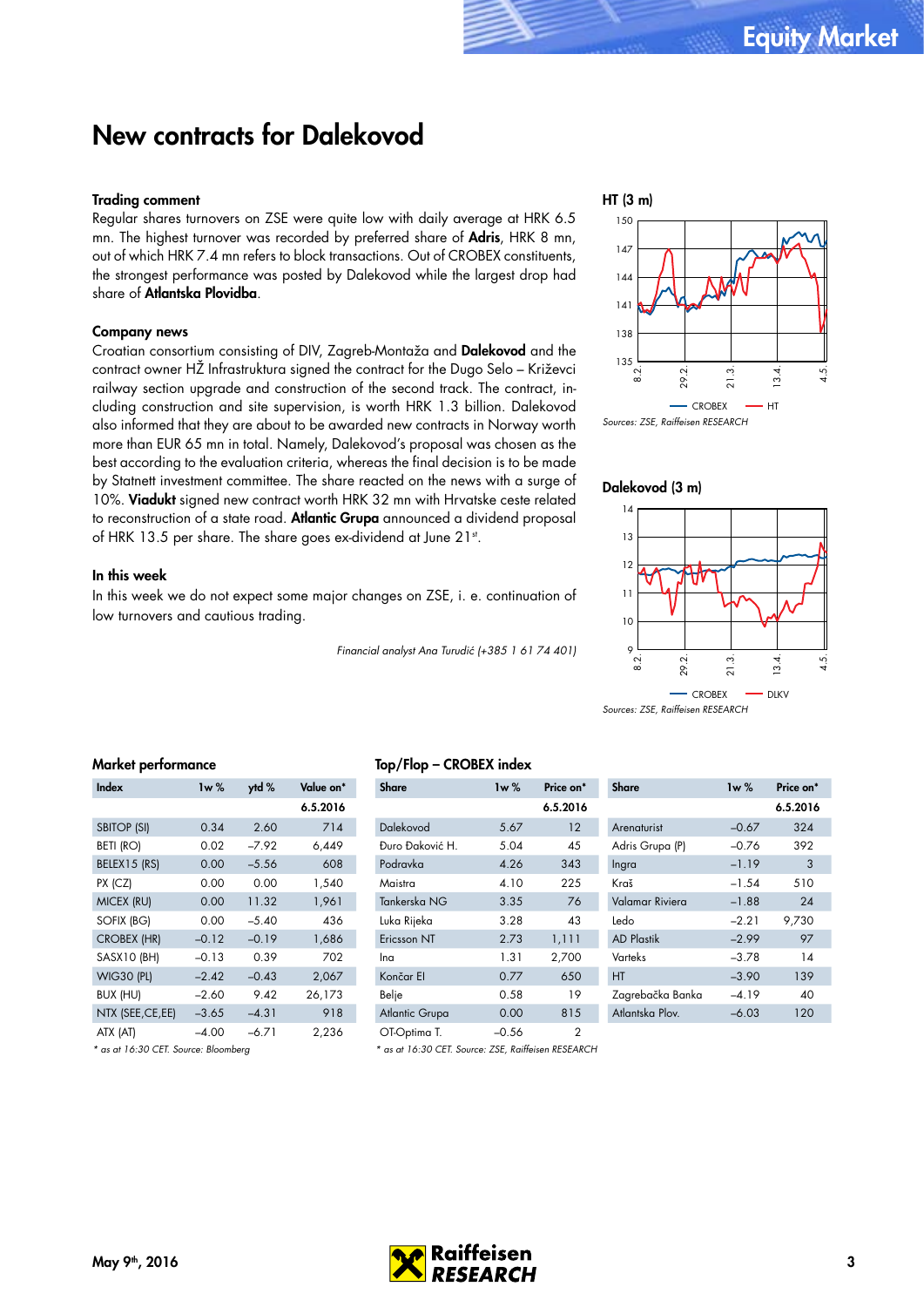# Economic RESEARCH

### Raiffeisenbank Austria d.d. Zagreb (abbreviated as "RBA")

### Economic Research

Zrinka Živković Matijević, MSc, Head of Department; tel: +385 1/61 74 338, email: zrinka.zivkovic-matijevic@rba.hr Elizabeta Sabolek Resanović, Economic Analyst; tel: +385 1/46 95 099, e-mail: elizabeta.sabolek-resanovic@rba.hr Tomislava Ujević, Economic Analyst; tel: + 385 1/61 74 606, email: tomislava.ujevic@rba.hr

### Financial Advisory

Nada Harambašić Nereau, MSc, Financial Analyst; tel.: +385 1/61 74 870, email: nada.harambasic-nereau@rba.hr Ana Turudić, Financial Analyst; tel: +385 1/61 74 401, email: ana.turudic@rba.hr

### Markets and Investment Banking

Robert Mamić, Executive Director; tel: +385 1/46 95 076, email: robert.mamic@rba.hr

### **Abbreviations**

- avg average
- bp basis points
- $C/A$  current account
- CBRD Croatian Bank for Reconstruction and Development
- CBS Croatian Bureau of Statistics
- CES Croatian Employment Service
- CNB Croatian National Bank
- DPS dividend per share
- EC European Commission
- ECB European Central Bank
- EDP Excessive Deficit Procedure
- EM Emerging Markets
- eop end of period

### Publisher

Raiffeisenbank Austria d.d. Zagreb Petrinjska 59, 10000 Zagreb www.rba.hr tel. ++385 1/45 66 466 fax: ++385 1/48 11 626

Publication finished on May 6<sup>th</sup>, 2016

- FCY foreign currency
- FED Federal Reserve System
- FI financial institutions<br>FY full vear
- full year
- GDP Gross Domestic Product
- GFCF Gross fixed capital formation ILO – International Labour
	- **Organisation**
- IMF International Monetary Fund kn, HRK – Kuna
- LSE London Stock Exchange
- MIP Macroeconomic imbalance procedure
- MoF Ministry of Finance
- mom month over month
- ON overnight
- MM money market
- MFEA– Ministry of Foreign and European Affairs
- qoq quarter over quarter
- RBA Raiffeisenbank Austria d.d.
- RoC Republic of Croatia
- SMP Securities markets programme
- SNA Aystem of national accounts
- USD Dollar
- w.d.a working day adjusted
- yoy year over year



- EUR Euro
-